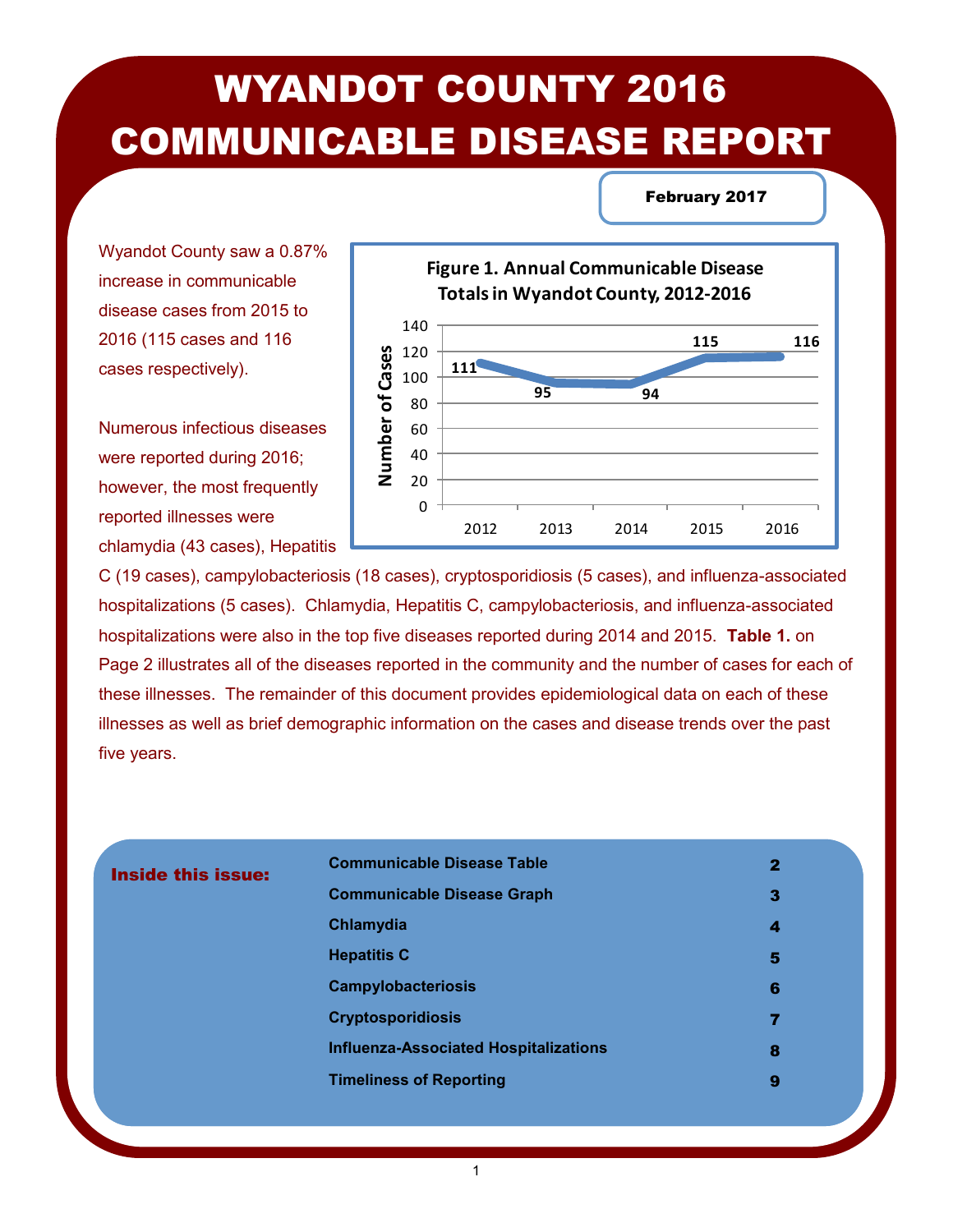# **Table 1. Communicable Diseases Reported in Wyandot County, 2016**

| <b>Class B</b>                       |                         |
|--------------------------------------|-------------------------|
| Campylobacteriosis                   | 18                      |
| Chlamydia                            | 43                      |
| Cryptosporidiosis                    | 5                       |
| E. coli                              | 1                       |
| Giardia                              | 1                       |
| Gonorrhea                            | 3                       |
| Haemophilus influenzae               | 1                       |
| <b>Hepatitis B</b>                   | $\overline{4}$          |
| <b>Hepatitis C</b>                   | 19                      |
| Influenza-Associated Hospitalization | 5                       |
| Legionnaires' Disease                | 1                       |
| Lyme Disease                         | $\overline{2}$          |
| Malaria                              | 1                       |
| Meningitis - aseptic                 | 1                       |
| Mycobacterial Disease                | 3                       |
| Salmonella                           | $\overline{\mathbf{4}}$ |
| Shigella                             | 1                       |
| Streptococcal pneumoniae             | $\overline{2}$          |
| Varicella (Chicken Pox)              | 1                       |
|                                      |                         |
| Total:                               | 116                     |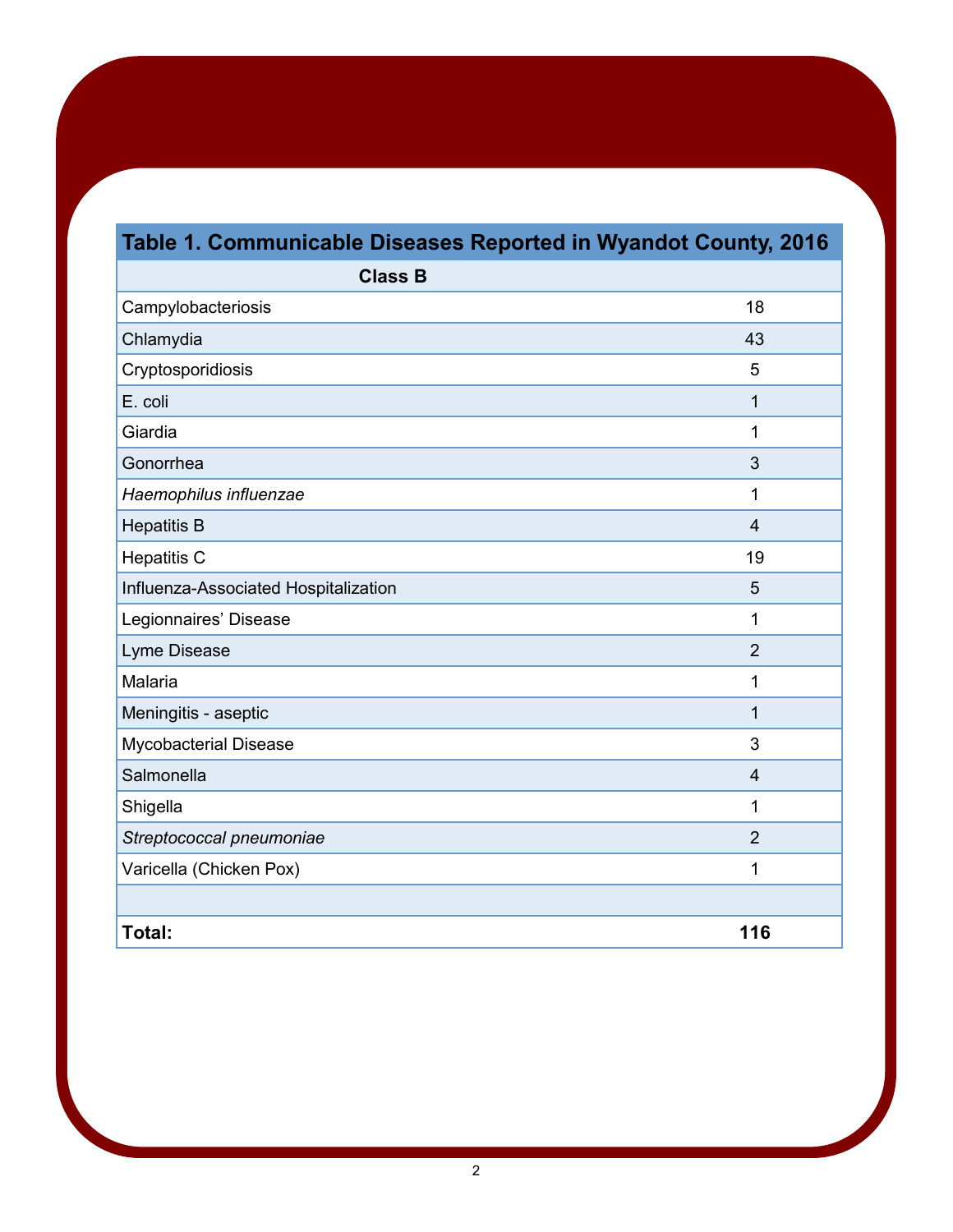

#### Types of Communicable Diseases Reported in Wyandot County, 2016

#### Notes:

Case counts include confirmed, probable, and suspect disease classifications

Sexually transmitted infections include chlamydia and gonorrhea

Enteric illnesses include campylobacteriosis, cryptosporidiosis*, E. coli*, giardia, salmonella, and shigella

Vaccine preventable illnesses include *Haemophilus influenzae*, Hepatitis B, influenza-associated hospitalizations, *Streptococcus* 

*pneumoniae*, and varicella

Bloodborne pathogens include Hepatitis C

Vectorborne illnesses include Lyme disease and Malaria

Other illnesses include Legionnaires' disease, aseptic meningitis, and mycobacterial disease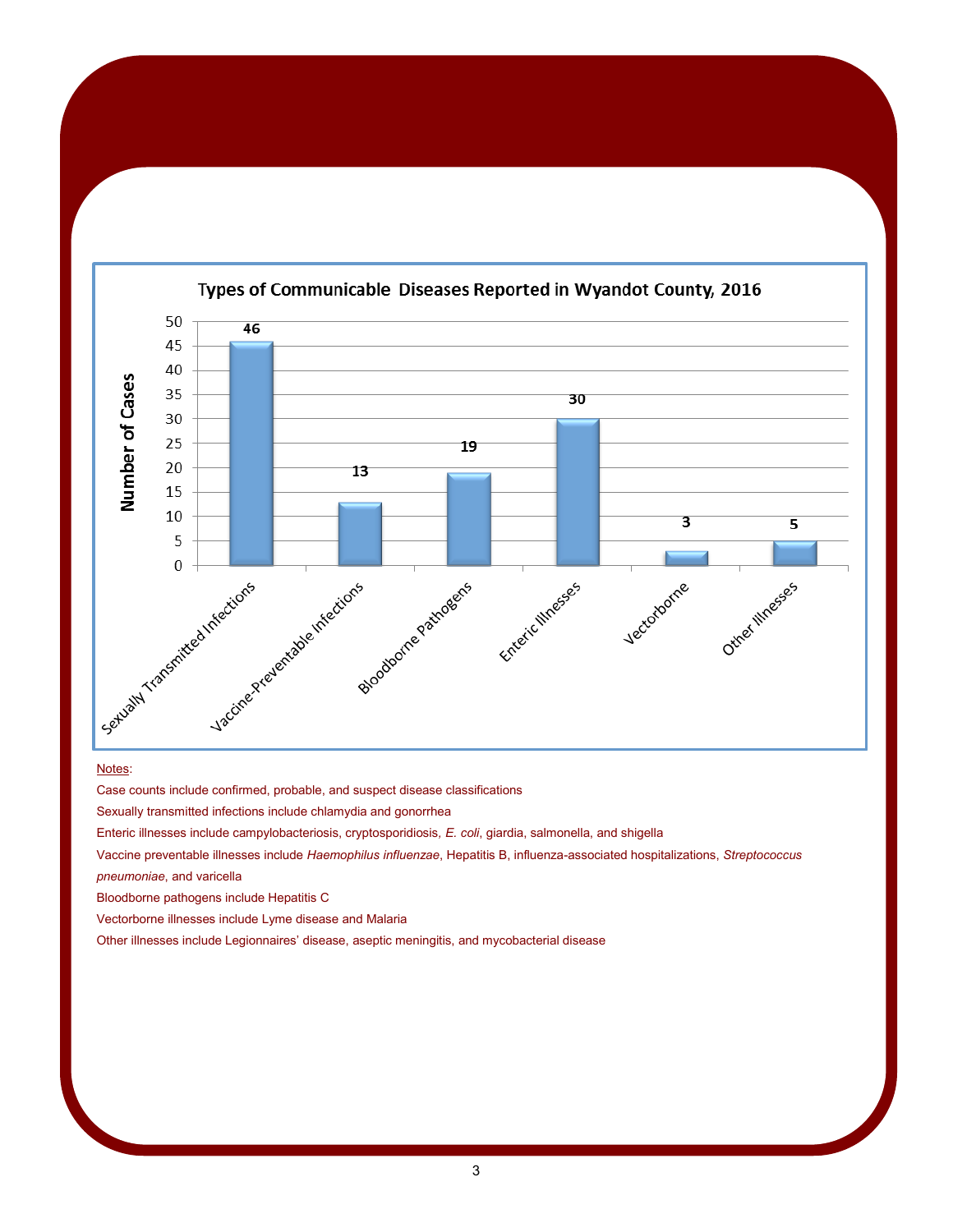# Chlamydia

**Number of Cases: 43 Average Age: 23.8 years Median Age: 21 years Age Range: 13-43 years Female: 76.7% Male: 23.3% Percent Change from 2015: 0.0%**

#### **EPIDEMIOLOGY**

**Infectious Agent:** *Chlamydia trachomatis* bacteria **Case Definition:** Isolation of *Chlamydia trachomatis* from a clinical specimen **Symptoms:** Men may suffer from painful urination, urinary frequency, and penile discharge; while women may experience vaginal discharge **Source**: Humans

**Mode of Transmission:** Sexually transmitted

**Incubation Period:** 7-21 days

**Prevention**: Abstinence, condom use, and identification and treatment of sexual contacts of those proven to be or suspected of being infected with *Chlamydia trachomatis*

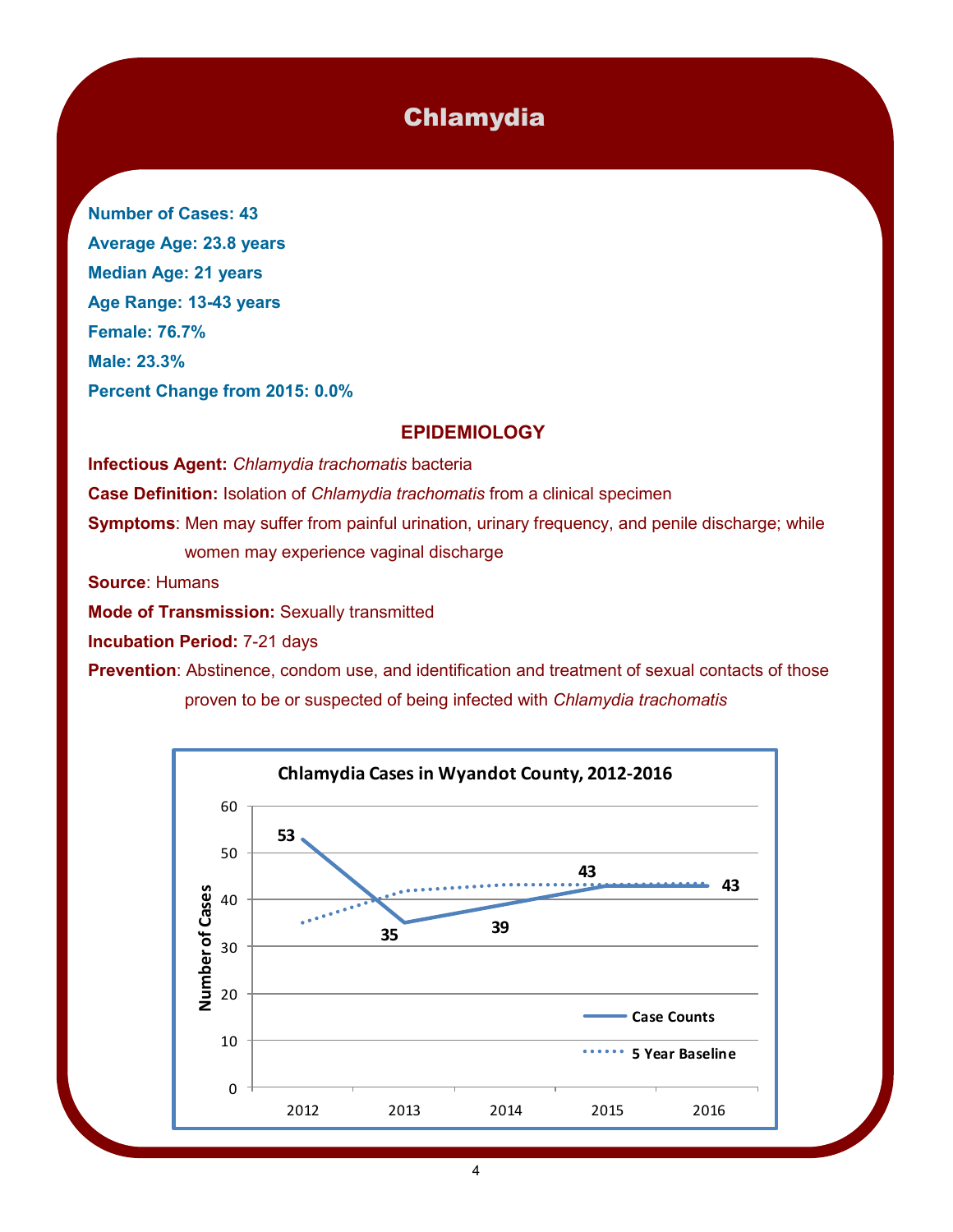# Hepatitis C

**Number of Cases: 19 Average Age: 33.6 years Median Age: 29 years Age Range: 18-61 years Female: 63.2% Male: 36.8% Decrease from 2015: 9.5%**

#### **EPIDEMIOLOGY**

**Infectious Agent: Hepatitis C virus** 

**Case Definition**: A positive test for Hepatitis C virus antibodies or detection of the Hepatitis C virus **Symptoms**: Those infected may be asymptomatic; however, some may experience nausea, vomiting, abdominal pain, loss of appetite, dark urine, and/or jaundice

**Source**: Human blood

**Mode of Transmission**: Injection drug use through the sharing of needles and other drug paraphernalia contaminated with infected blood; non-professional tattooing or in-home tattooing through shared needles or contaminated equipment; sexual transmission inefficiently spreads the virus (rare)

**Incubation Period**: 2 weeks – 6 months **Prevention**: No vaccine is available

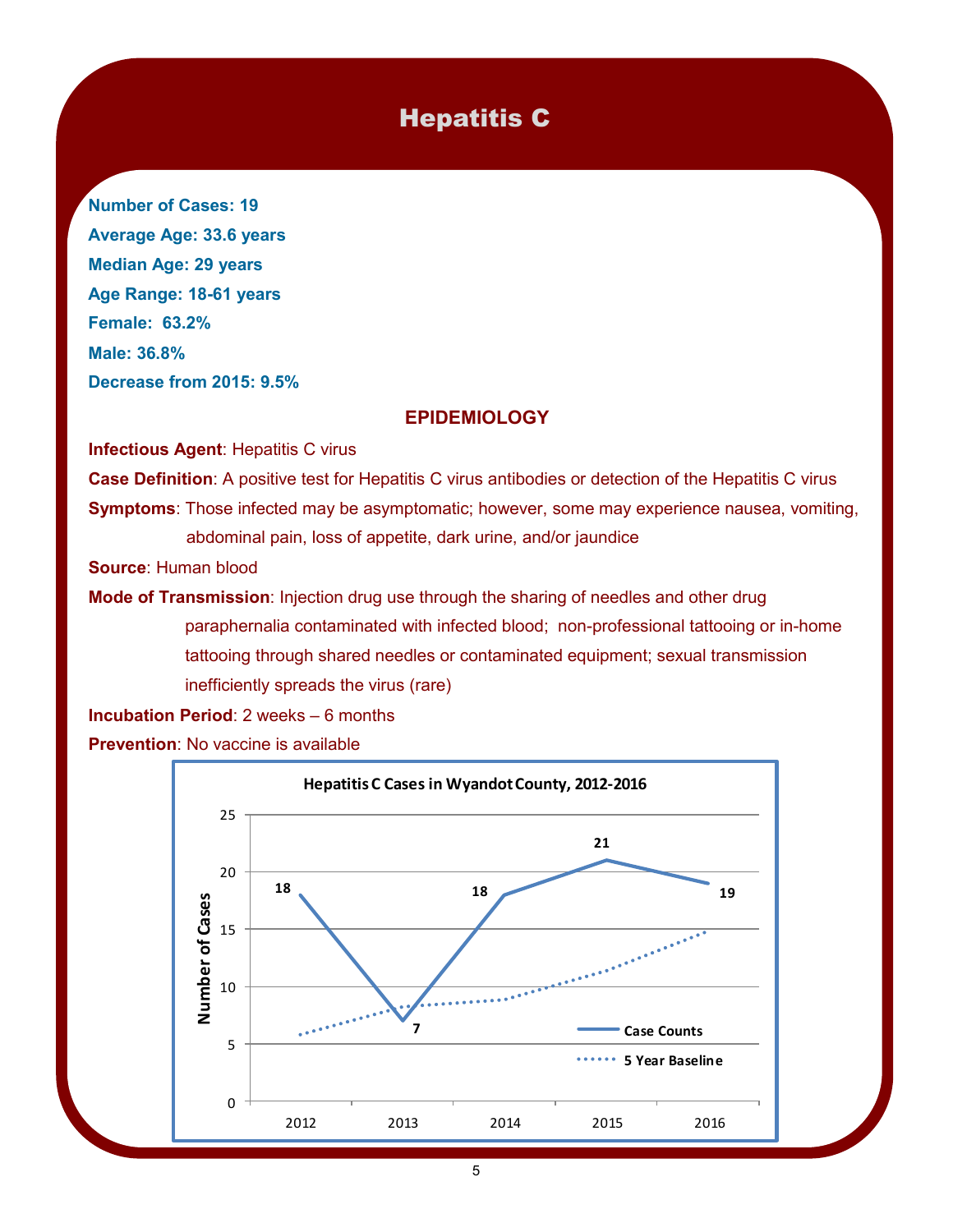### Campylobacteriosis

**Number of Cases: 18 Average Age: 46.3 years Median Age: 45 years Age Range: 3-93 years Female: 72.2% Male: 27.8% Increase from 2015: 12.5%**

#### **EPIDEMIOLOGY**

**Infectious Agent**: *Campylobacter* organisms, most commonly *Campylobacter jejuni* **Case Definition**: Isolation or detection of *Campylobacter* species with or without diarrhea **Symptoms**: Diarrhea (frequently bloody), abdominal cramps, malaise, fever, headache, nausea, and vomiting

**Source**: Poultry, cattle, puppies, kittens, swine, sheep, rodents, and birds

**Mode of Transmission**: Fecal-orally through undercooked meat, contaminated food or raw milk, or direct contact with infected pets, livestock, or infants

**Incubation Period**: 1-10 days

**Prevention**: Cook meats thoroughly, avoid cross-contamination of foods with raw meat juices, avoid unpasteurized milk and untreated water, and washing hands after contact with animals, bowel movements, changing diapers, and before eating or preparing food

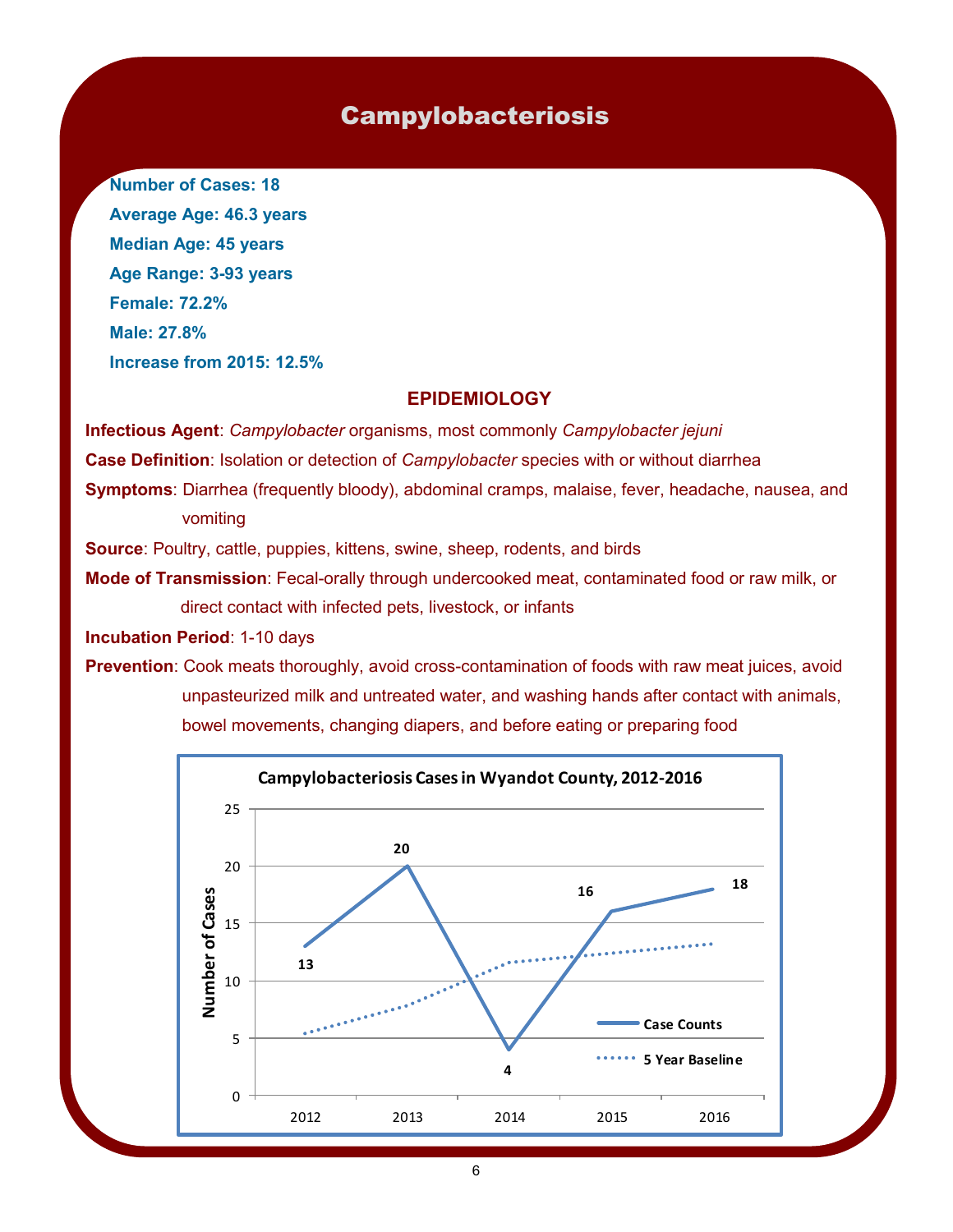## Cryptosporidiosis

**Number of Cases: 5 Average Age: 15.6 years Median Age: 7 years Age Range: 13-65 years Female: 60.0% Male: 40.0% Increase from 2015: 150.0%**

#### **EPIDEMIOLOGY**

**Infectious Agent**: *Cryptosporidium* species

**Case Definition**: Evidence of Cryptosporidium organisms or DNA

**Symptoms**: Diarrhea, nausea, vomiting, abdominal cramping, fever, weight loss, and loss of appetite **Source**: Humans, cattle (especially calves), and other domestic animals

**Mode of Transmission**: Occurs through the fecal-oral route, including person-to person, animal-to– person, waterborne, and foodborne (including raw milk and unpasteurized cider).

**Incubation Period**: 1-12 days

**Prevention**: Cook meats thoroughly; avoid unpasteurized milk, dairy products, juice and cider; wash hands thoroughly after handling household pets, farm animals or after working in soil; do not drink or swallow water from rivers, lakes, streams, the ocean, swimming pools, hot tubs or Jacuzzis; do not swim for two weeks after diarrhea ceases

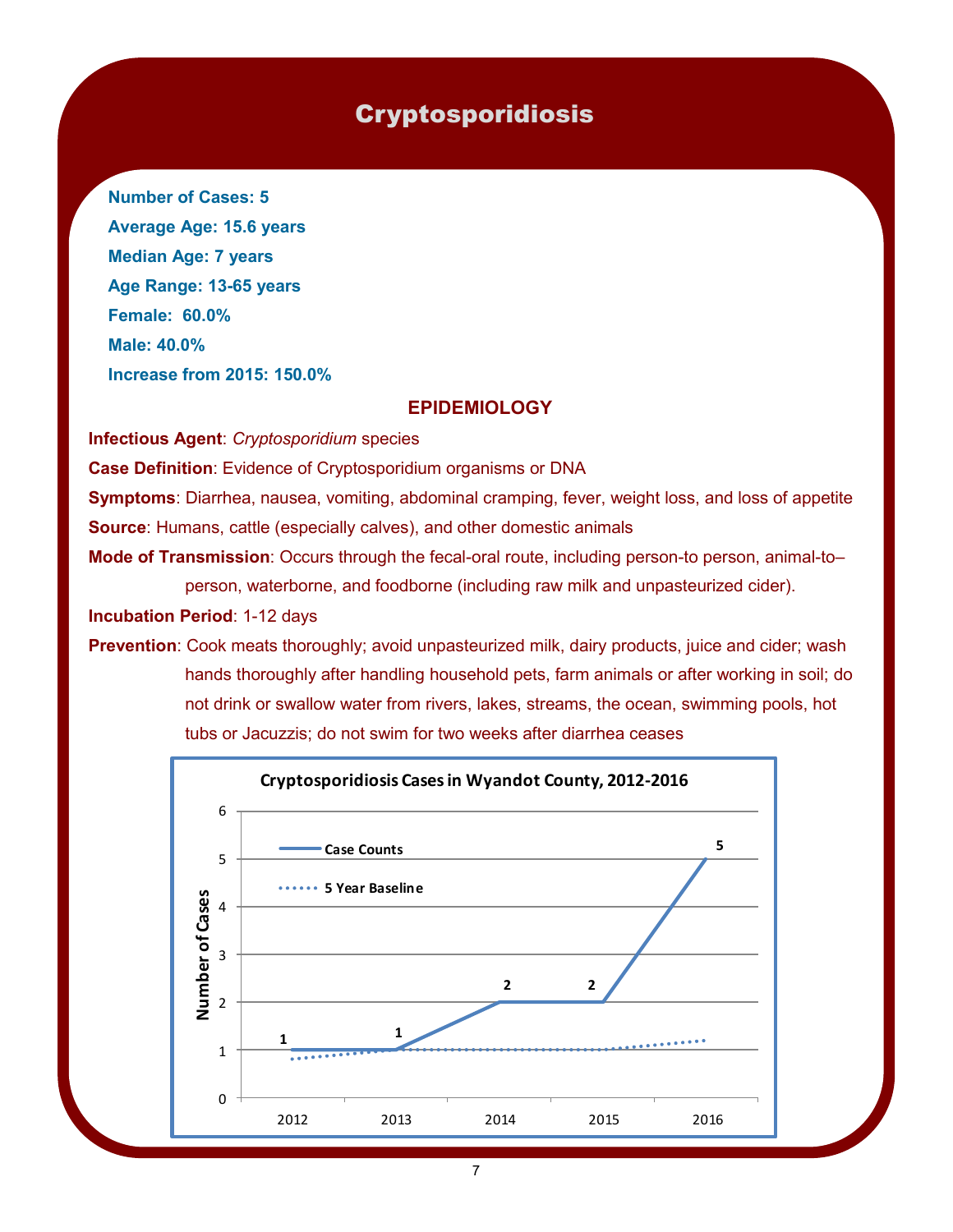# Influenza-Associated Hospitalizations

**Number of Cases: 5 Average Age: 42.0 years Median Age: 55 years Age Range: 13-65 years Female: 80.0% Male: 20.0% Decrease from 2015: 16.7%**

#### **EPIDEMIOLOGY**

**Infectious Agent**: Two main types of Influenza virus: Influenza A and Influenza B; both types include different strains that tend to change from year to year

**Case Definition**: An illness compatible with influenza virus infection that results in hospitalization **Symptoms**: Fever, body aches, headache, malaise, nonproductive cough, sore throat, and runny nose **Source**: Humans

**Mode of Transmission**: Direct person-to-person contact through droplet spread or via articles recently contaminated with nasopharyngeal secretions

**Incubation Period**: 1- 4 days

**Prevention**: The best prevention is annual vaccination; washing hands after sneezing, coughing, or using a tissue; cough into sleeve and not into hands

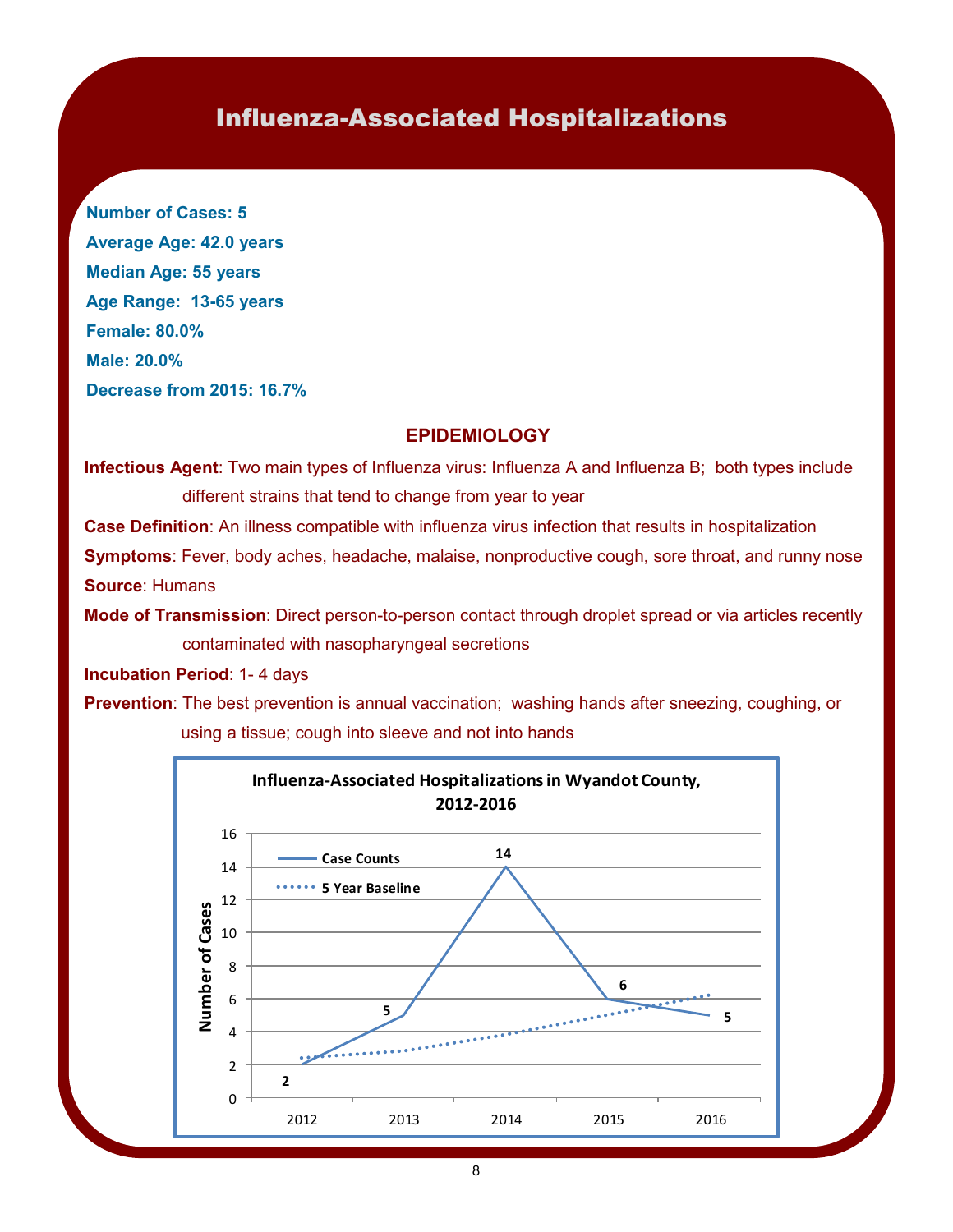#### Timeliness of Disease Reporting

Timely reporting of infectious diseases is important in identifying potential outbreaks and in reducing disease burden. Public health relies on health care providers and laboratories for identification and prompt reporting of these infectious diseases. Timeliness requirements for each reportable disease is dependent on the infectious nature and severity of the disease. Reporting lag is defined as the difference between the date the case was reported to the local health department and the date of diagnosis. For Class A diseases, median and mean lag time values should be less than 1 since these illnesses are required to be reported to the health department immediately, and for Class B and C diseases, mean and median lag time values should be less than 2 since these illnesses should be reported to the health department by the end of the next business day. Table 2. illustrates the lag time for select Class B reportable diseases reported in Wyandot County during 2016.

| <b>Reportable Disease</b>            | <b>Reporting Requirement</b> | <b>Cases</b><br>(N) | <b>Median</b><br>(Days) | <b>Mean</b><br>(Days) |
|--------------------------------------|------------------------------|---------------------|-------------------------|-----------------------|
| Campylobacteriosis                   | By end of next business day  | 18                  |                         | 1.8                   |
| Cryptosporidiosis                    | By end of next business day  | 5                   |                         | 3                     |
| E. coli O157:H7                      | By end of next business day  |                     | 21                      | 21                    |
| Giardia                              | By end of next business day  | 1                   | 3                       | 3                     |
| Influenza-Associated Hospitalization | By end of next business day  | 5                   | 2                       | 3                     |
| Legionnaires' Disease                | By end of next business day  |                     | 5                       | 5                     |
| <b>Pertussis</b>                     | By end of next business day  | 0                   | N/A                     | N/A                   |
| Salmonella                           | By end of next business day  | 4                   |                         | 1.3                   |
| Shigella                             | By end of next business day  |                     | 0                       | 0                     |

#### **Table 2.Reporting Lag Time for Select Reportable Diseases in Wyandot County, 2016**

Note: Reporting lag time is the difference between the date the case was reported to the local health department and the case's date of diagnosis

Date of diagnosis defaulted to lab specimen collection date or illness onset date if blank